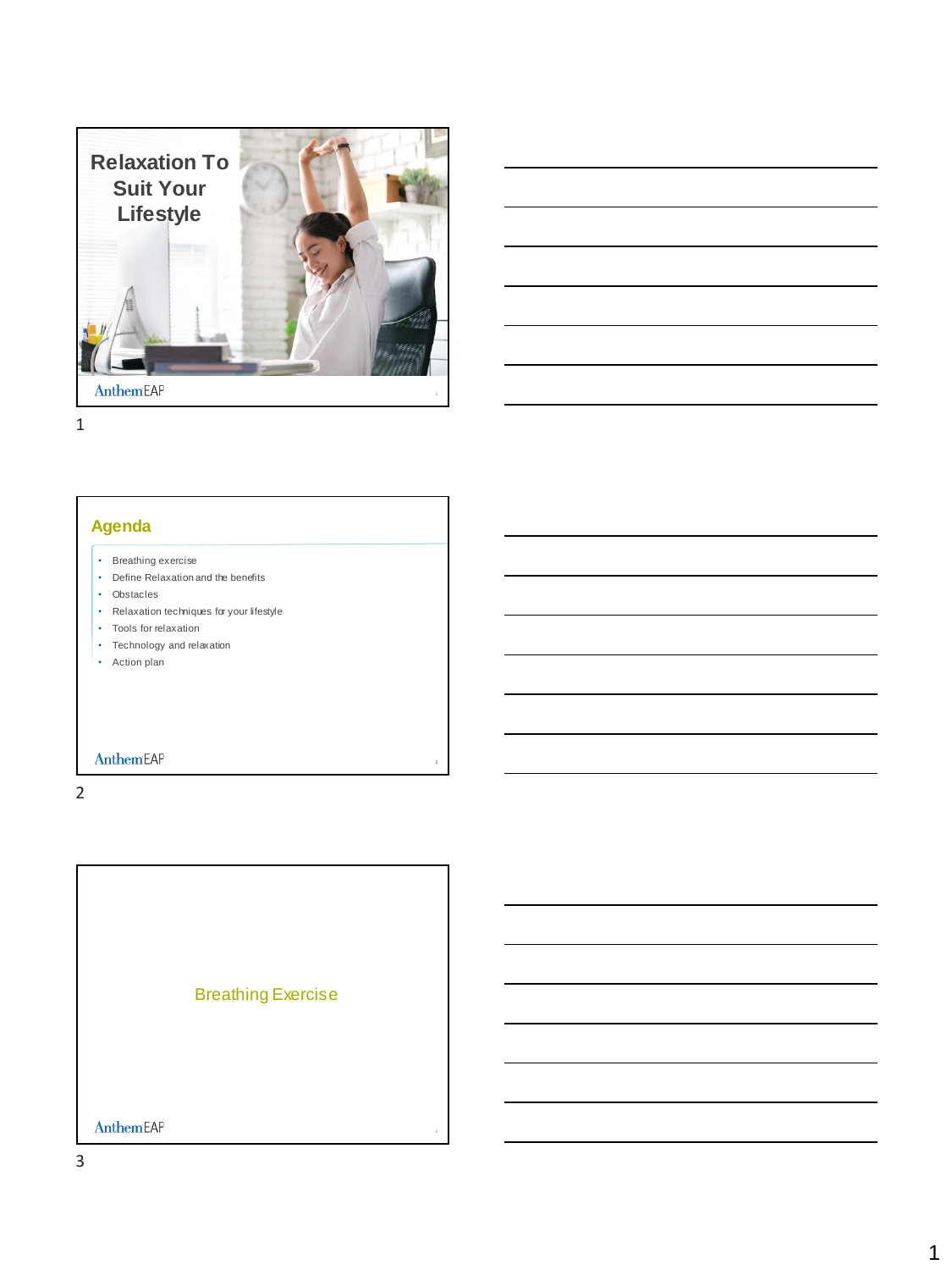# **Definition**

Relaxation is when the body and mind are free from tension and anxiety

### AnthemEAP

4

# **Relaxation benefits the whole person**

**The ability to relax is necessary for our wellbeing**

| • Relieves anxiety                                                                 | · Increases confidence                                                              |
|------------------------------------------------------------------------------------|-------------------------------------------------------------------------------------|
| • Reduces fatique<br>• Helps with managing<br>frustration and anger<br>Emotionally | • Restores patience<br>• Improves problem<br>solving skills<br>• Can improve memory |
|                                                                                    |                                                                                     |

5

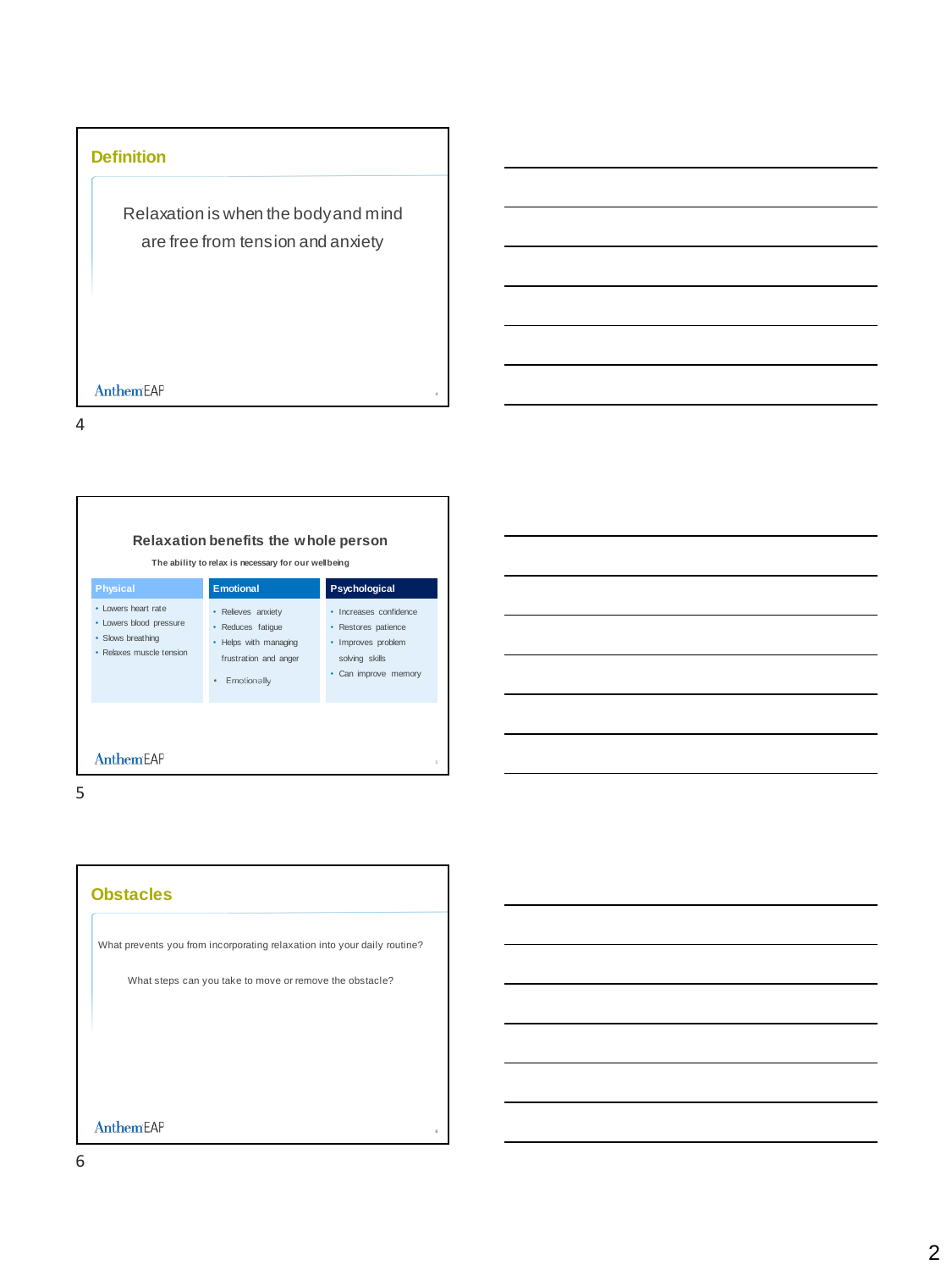# **Practice, practice, practice**

- Relaxation techniques are skills and with any skill they need practice.
- People who use relaxation techniques frequently are more likely to derive the benefits.
- Regular, frequent practice is most important if you're using them to help manage a chronic health problem.
- Continuing use of relaxation techniques is proven more effective than short-term use, however there are benefits to any amount of relaxation

#### AnthemEAP

7

# **Finding the time**

- First thing when you wake up in the morning
- Waiting at a traffic light
- Standing in line at the grocery store
- In the carpool line waiting to pick up your kids
- Before you sit down to eat a meal
- In the shower
- At work before or after a stressful meeting
- Before you get into bed

#### AnthemEAP

8

# **Mindful minute**

Relaxing doesn't have to take a lot of time out of your day you can reap the benefits from even one minute of a relaxing activity.

Match your inhales and exhales

• Inhale for 4 seconds, hold for 4 seconds, exhale for four seconds

Count your breaths

• Inhale 1, exhale 2, inhale 3, exhale 4 until you reach the number 10. Repeat as needed

Do a short body scan

• Start at the top of your head and move down to your toes. Focus on each body part and deliberately relax that area. You can even consciously tense and release if preferred

AnthemEAP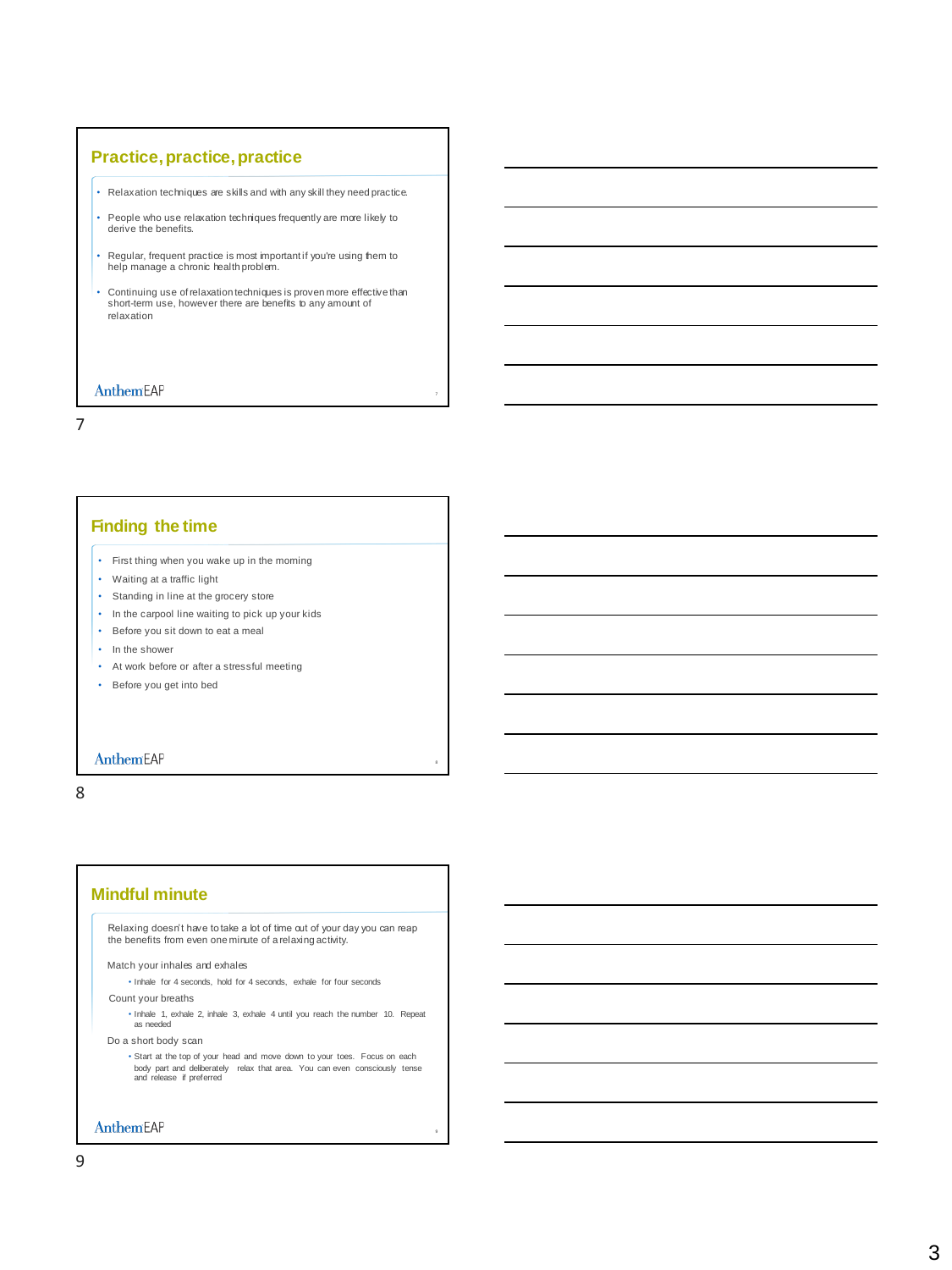

10

#### **Eastern Influenced Relaxation**

- Transcendental Meditation: A form of silent mantra meditation. The meditation practice uses mantras and is practiced for 20 minutes twice per day while sitting with one's eyes closed
- Tai chi: A Chinese martial art practiced for both its defense training, its health benefits and meditation
- Yoga: A physical activity consisting of asanas (body postures), often connected by flowing sequences called vinyasas (smooth transition from one<br>posture to another), accompanied by the breathing exercises, and usually<br>ending with a period of relaxation or meditation
- Qigong: The practice involves moving meditation, coordinating slow-flowing movement, deep rhythmic breathing, and a calm meditative state of mind.

#### AnthemEAP

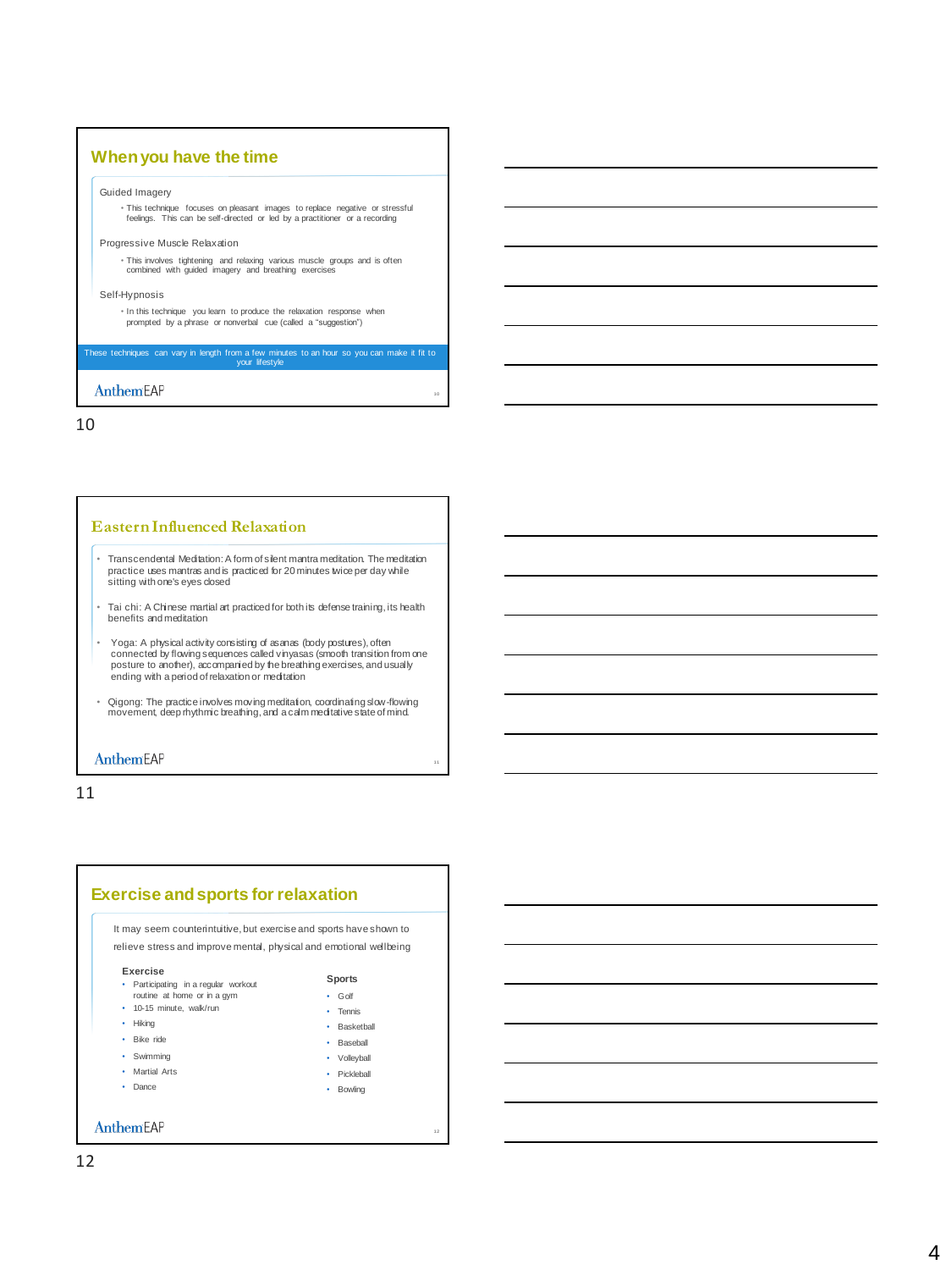### **Tools for relaxation**

- Weighted Blanket –Studies have shown that using this product can increase your quality of sleep
- Wheat/Rice pillow Put the pillow in the microwave for about a minute and then place it on whichever body part you'd like to relax.

13

14

15

- o This is especially useful for muscular fatigue and soreness
- o A heating pad can be used as well
- Massage chair cover
- Cooling eye mask
- Scented candles or essential oils

### AnthemEAP

13

### **Technology and relaxation**

YouTube – guided imagery videos, stress relieving music

[Calm.com](https://www.calm.com/) - A website with tranquil sounds, soothing images and guided meditation.

Flowy - A free app which uses games to help users fight panic and anxiety attacks

Donothingfor2minutes.com

Headspace

Biofeedback relaxation - Computer programs and wearable devices to help monitor physiological changes in your body such as your breathing, heart rate and temperature

#### AnthemEAP

14

# **Action plan**

There are many ways you can incorporate relaxation into your routine that does not require a lot of time or money

Before leaving today identify:

- One relaxation technique you are willing to practice
- What time of the day will you commit to?
- Where will you be during this time?

### AnthemEAP